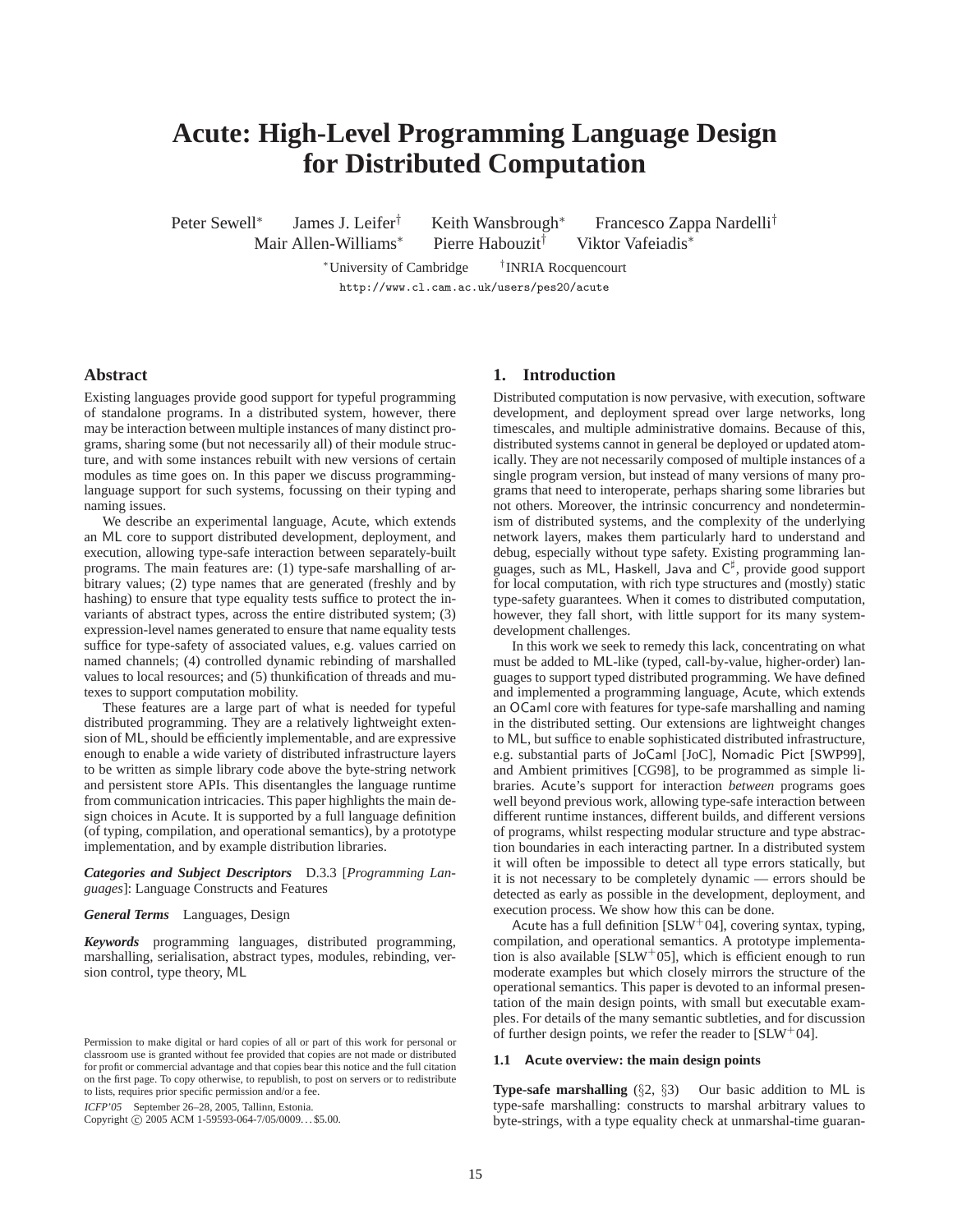teeing safety. We argue that this is the right level of abstraction for a general-purpose distributed language, allowing complex communication infrastructure algorithms to be coded (type-safely) as libraries, above the standard byte-string network and persistent store APIs, rather than built in to the language runtime. We recall the different design choices for trusted and untrusted interaction.

**Dynamic linking and rebinding** (§4) When marshalling and unmarshalling code values, e.g. to communicate ML functions between machines, it may be necessary to *dynamically rebind* them to local resources at their destination. Similarly, one may need to *dynamically link* modules. There are many questions here: how to specify which resources should be shipped with a marshalled value and which dynamically rebound; what evaluation strategy to use; when rebinding takes effect; and what to rebind to. In this section our aim is to articulate the design space; for Acute we make interim choices which suffice to bring out the typing and versioning issues involved in rebinding while keeping the language simple. A running Acute program consists roughly of a sequence of module definitions (of ML structures), imports of modules with specified signatures, which may or may not be linked, and marks which indicate where rebinding can take effect; together with running processes and a shared store.

**Type names** (§5) Type-safe marshalling demands a runtime notion of *type identity* that makes sense across multiple versions of differing programs. For concrete types this is conceptually straightforward — for example, one can check the equality between type int from one program instance and type int from another. For abstract types more care is necessary. Static type systems for ML modules involve non-trivial theories of type equality based on the source-code names of abstract types (e.g. M.t), but these are only meaningful within a single program. We generate globallymeaningful *runtime type names* for abstract types in three ways: by *hashing* module definitions, taking their dependencies into account; or *freshly at compile-time*; or *freshly at run-time*. The first two enable different builds or different programs to share abstract type names, by sharing their module source code or object code respectively; the last is needed for modules with effect-full initialisation. In all three cases the way in which names are generated ensures that type name equality tests suffice to protect the invariants of abstract types.

**Expression-level names** (§6) Globally-meaningful *expressionlevel names* are needed for type-safe interaction, e.g. for communication channel names or RPC handles. They can also be constructed as hashes or created fresh at compile time or run time; we show how these support several important idioms. The ways in which expression-level names are generated ensure that name equality tests suffice to guarantee that any associated values (e.g. any values passed on named channels) have the right types. The polytypic support and swap operations of Shinwell, Pitts, and Gabbay's FreshOCaml [Shi05, SPG03] are included to support swizzling of local names during communication.

**Versions and version constraints** (§7, §8) In a single-program development process one ensures the executable is built from a coherent set of versions of its modules by controlling static linking often, simply by building from a single source tree. With dynamic linking and rebinding more support is required: we add *versions* and *version constraints* to modules and imports respectively. Allowing these to refer to module names gives flexibility over whether code consumers or producers have control.

There is a subtle interplay between versions, modules, imports, and type identity, requiring additional structure in modules and imports. A mechanism for looking through abstraction boundaries is also needed for some version-change scenarios.

**Local concurrency and thunkification** (§9) Local concurrency is important for distributed programming. Acute provides a minimal level of support, with threads, mutexes and condition variables. Local messaging libraries can be coded up using these, though in a production implementation they might be built-in for performance. We also provide *thunkification* (loosely analogous to call/cc), allowing a collection of threads (and mutexes and condition variables) to be atomically captured as a thunk that can then be marshalled and communicated or stored; this enables various constructs for mobility and checkpointing to be coded up.

Acute is not intended as a proposal for a full-scale language, but rather a vehicle for experimentation and a starting point for debate — several necessary but relatively straightforward features have been omitted, and substantial problems remain for future work (especially some of the questions of §4). Nonetheless, we believe that our examples demonstrate that the combination of the above features is a large part of what is needed to bring the benefits of ML-like languages to the programming of large-scale distributed systems.

#### **1.2 Semantics, Implementation, and Examples**

Most of the Acute grammar is standard, a fragment of OCaml. For concreteness we summarise the new constructs in Figure 1. The remainder of the paper explains the main aspects of their meaning and usage (not all details of the grammar will be covered).

**Semantics** The Acute static type system for source programs is based on an OCaml core and a second-class module system, with singleton kinds for expressing abstract and manifest type fields in modules. Module initialisation can involve arbitrary computation. The core does not have standard ML-style polymorphism, as our distributed infrastructure examples need first-class existentials (e.g. to code up polymorphic channels) and first-class universals (for marshalling polymorphic functions). We therefore have explicit System F style polymorphism (the implementation does some adhoc partial inference).

The definition of compilation describes how global type- and expression-level names are constructed, including the details of hash bodies.

Our semantics for rebinding rests on the *redex-time* evaluation strategy, introduced in [BHS<sup>+</sup>03] for simply-typed  $\lambda$ -calculus and here adapted to a second-class module system — to express rebinding the semantics must preserve the module structure throughout computation instead of substituting it away.

The semantics also preserves abstraction boundaries throughout computation, with a generalisation of the *coloured brackets* of Grossman et al [GMZ00] to the entire Acute language (except, to date, the System F constructs). This is technically delicate (and not needed for implementations, which can erase all brackets) but provides useful clarity in a setting where abstraction boundaries may be complex, with abstract types shared between programs.

The semantics preserves also the internal structure of hashes. This too can be erased in implementations, which can implement hashes and fresh names with literal bit-strings (e.g. 160-bit SHA1 hashes and pseudo-random numbers), but is needed to state type preservation and progress properties. The abstraction-preserving semantics makes these rather stronger than usual.

**Implementation** The Acute implementation is written in FreshOCaml, as a meta-experiment in using the Fresh features for a medium-scale program (some 25 000 lines). It is a prototype: designed to be efficient enough to run moderate examples while remaining rather close in structure to the semantics. The runtime interprets an intermediate language which is essentially the abstract syntax extended with closures. Performance is roughly 300 times slower than OCaml bytecode.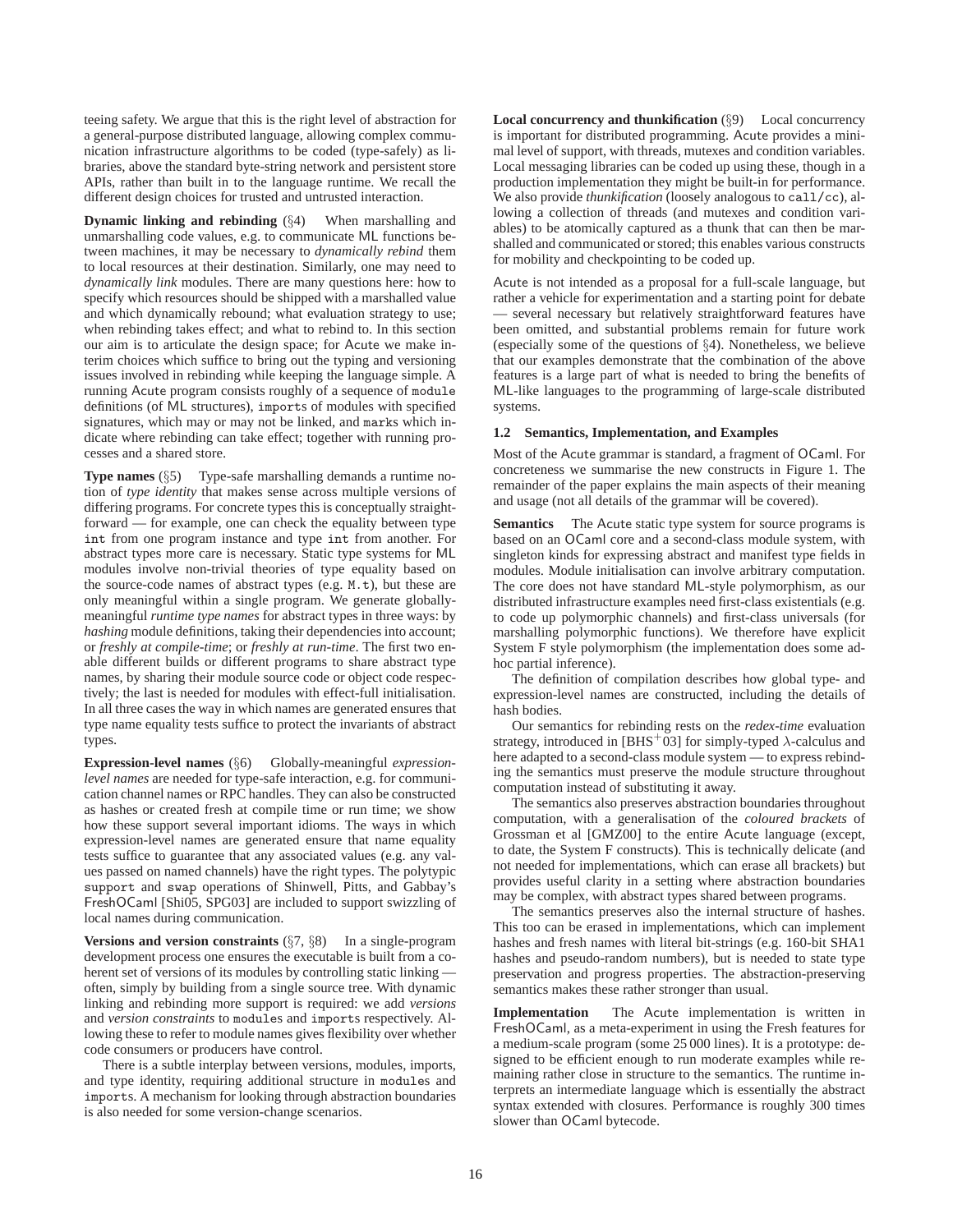|                                                                                                                                                                                                 |                       | $\therefore$ int   bool   string   unit   char   void   $T_1 *  * T_n$   $T_1 +  + T_n$   $T \to T'$   $T$   ist   $T$   option   $T$   ref   exn   $M_M$ .t  <br>$t \mid \forall t$ . $T \mid \exists t$ . $T \mid T$ name $T$ tie   thread   mutex   cvar   thunkifymode   thunkkey   thunklet   h.t   n                                                                                               |                                                                                            |  |  |
|-------------------------------------------------------------------------------------------------------------------------------------------------------------------------------------------------|-----------------------|----------------------------------------------------------------------------------------------------------------------------------------------------------------------------------------------------------------------------------------------------------------------------------------------------------------------------------------------------------------------------------------------------------|--------------------------------------------------------------------------------------------|--|--|
| $\epsilon$                                                                                                                                                                                      | $\mathrel{\mathop:}=$ | marshal $e_1$ $e_2$ : T   unmarshal e as T  <br>${\rm \bf{ fresh}}_T\ {\rm \bf{cfresh}}_T\ {\rm \bf{hash}}(M_M.x)_T\ {\rm \bf{hash}}(T,e_2)_{T'}\ {\rm \bf{hash}}(T,e_2,e_1)_{T'}\ {\rm \bf{n}}_T\ {\rm \bf{\textit{h}}}.x$<br>namecase $e_1$ with $\{t, (x_1, x_2)\}\$ when $x_1 = e \rightarrow e_2$ otherwise $\rightarrow e_3$<br>create_thread      thunkify $\left  \frac{e}{e} \right _{ens}^{T}$ | marshalling<br>name creation and names<br>namecase<br>threads, thunkify, coloured brackets |  |  |
| $source definition ::=$<br>module mode $M_M$ : Sig version vne = Str withspec<br>module<br><b>import</b> mode $M_M$ : Siq version vcc likespec by resolvespec = Mo<br>import<br>mark MK<br>mark |                       |                                                                                                                                                                                                                                                                                                                                                                                                          |                                                                                            |  |  |

**Figure 1.** Acute syntax: the full type grammar and the main non-standard expression and module forms. Here h is a module name, hash- or fresh-generated, n is a freshly-generated name, t is a module type field external identifier,  $M_M$  is a module external/internal identifier pair, and MK is a string constant. The type subscripts are typically inferred. The highlighted forms are only in the semantics, not source programs.

The definition is too large (on the scale of the ML definition rather than an idealised  $\lambda$ -calculus) to make proofs of soundness properties feasible with the available resources and tools. To increase confidence in both semantics and implementation, therefore, our implementation is designed to optionally type-check the entire configuration after each reduction step. This has been extremely useful, identifying delicate issues in both the semantics and the code.

**Examples** (§10) We demonstrate that Acute does indeed support typeful distributed programs with several medium-scale examples, all written as libraries in Acute above the byte-string TCP Sockets API: a typed distributed channel library, an implementation of the Nomadic Pict [SWP99] primitives for communication and mobility, and an implementation of the Ambient primitives [CG98]. These require and use most of the new features.

**Relationship to previous work** (§11, §12) Acute builds on previous work, in which we introduced new-bound type names for abstract types [Sew01], hash-generated type names [LPSW03], and controlled dynamic rebinding in a lambda-calculus  $[BHS^+03]$ , all in simple variants for for small calculi.

Our contribution here is threefold: discussion of the design space and identification of features needed for high-level typed distributed programming, the synthesis of those features into a usable experimental language, and their detailed semantic design. The main new technical innovations are: a uniform treatment of names created by hash, fresh, or compile-time fresh, both for type names and (covering the main usage scenarios) for expression names, dealing with module initialisation and dependent-record modules; explicit versions and version constraints, with their delicate interplay with imports and type equality; module-level dynamic linking and rebinding; support for thunkification; and an abstractionpreserving semantics for all the above.

Other related work is discussed in §11, and we conclude in §12.

# **2. Distributed abstractions: language vs libraries**

A fundamental question for a distributed language is what communication support should be built in to the language runtime and what should be left to libraries. The runtime must be widely deployed, and so is not easily changed, whereas additional libraries can easily be added locally. In contrast to some previous languages (e.g. Facile [TLK96], Obliq [Car95], and JoCaml [JoC]), we believe that *a general-purpose distributed programming language should not have a built-in commitment to any particular means of interaction*.

The reason for this is essentially the complexity of the distributed environment: system designers must deal with partial failure, attack, and mobility — of code, of devices, and of running computations. This complexity demands a great variety of communication and persistent store abstractions, with varying performance, security, and robustness properties. At one extreme there are systems with tightly-coupled computation over a reliable network in a single trust domain. Here it might be appropriate to use a distributed shared memory abstraction, implemented above TCP. At another extreme, interaction may be intrinsically asynchronous between mutually-untrusting runtimes, e.g. with cryptographic certificates communicated via portable persistent storage devices (smartcards or memory sticks), between machines that have no network connection. In between, there are systems that require asynchronous messaging or RMI but, depending on the network firewall structure, tunnel this over a variety of network protocols.

To attempt to build in direct support for all the required abstractions, in a single general-purpose language, would be a neverending task. Rather, the language should be at a level of abstraction that makes distribution and communication explicit, allowing distributed abstractions to be expressed as libraries.

Acute has constructs marshal and unmarshal to convert arbitrary values to and from byte strings; they can be used above any byte-oriented persistent storage or communication APIs.

This leaves the questions of (a) how these should behave, especially for values of functional or abstract types, and (b) what other local expressiveness is required, especially in the type system, to make it possible to code the many required libraries. The rest of the paper is devoted to these.

# **3. Basic type-safe distributed interaction**

In this section we establish our basic conventions and assumptions, beginning with the simplest possible examples of type-safe marshalling. We first consider one program that sends the result of marshalling 5 on a fixed channel:

IO.send( marshal "StdLib" 5 : int )

(ignore the "StdLib" for now) and another that receives it, adds 3 and prints the result:

IO.print\_int(3+(unmarshal(IO.receive()) as int))

Compiling the two programs and then executing them in parallel results in the second printing 8. This and subsequent examples are executable Acute code. For brevity they use a simple address-less IO library, providing primitives send:string->unit and  $\texttt{receive:unit}\texttt{-}\texttt{string}^1$ . Below we write the parallel exe-

<sup>&</sup>lt;sup>1</sup> To emphasise that interaction might be via communication or via persistent store, there are two implementations of IO, one using TCP and one using file IO; either can be used for these examples.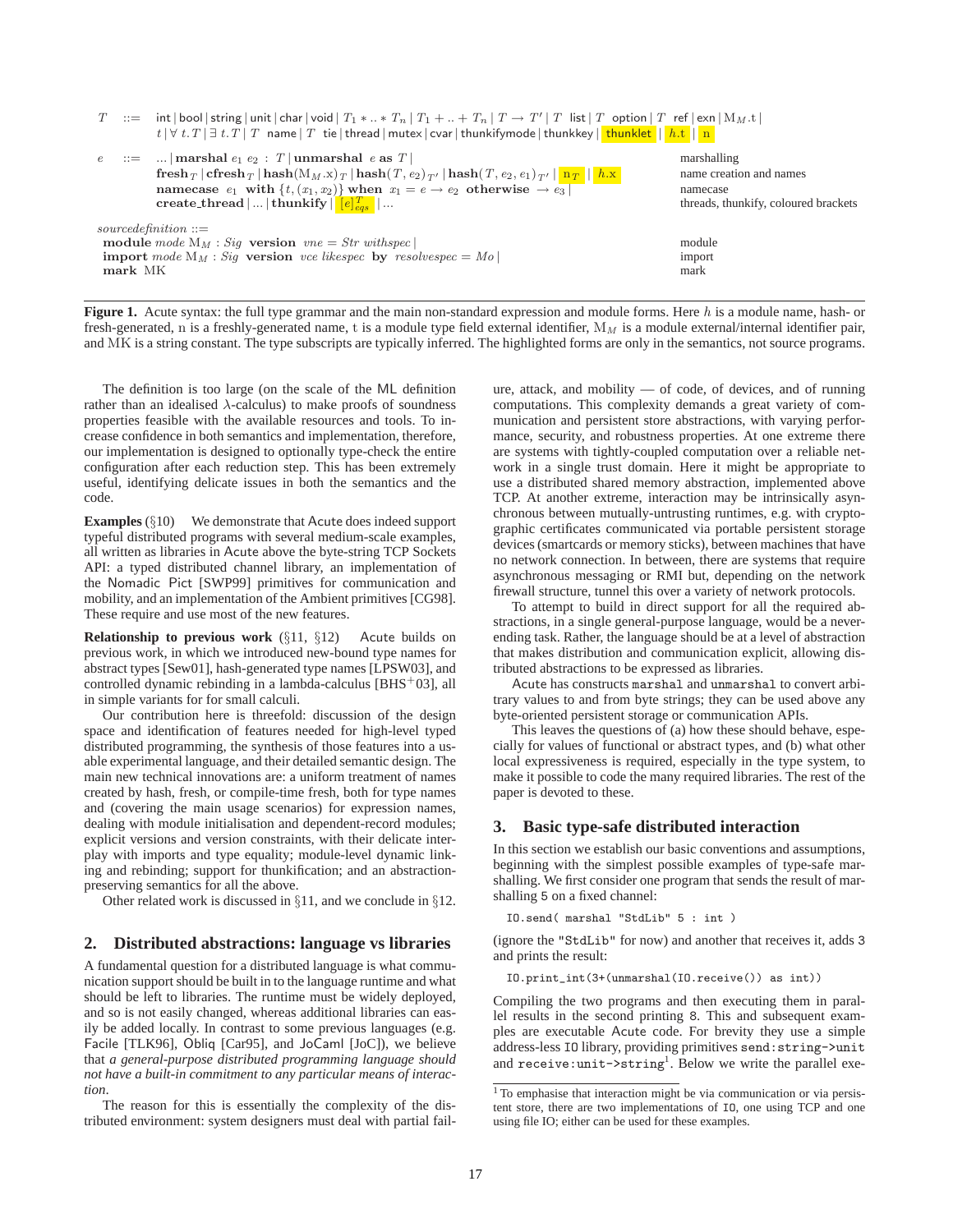cution of two separately-built programs vertically, separated by a dash —.

For safety, a type check is obviously needed at run-time in the second program, to ensure that the type of the marshalled value is compatible with the type at which it will be used. For example, the second program here

IO.send( marshal "StdLib" "five" : string ) —

IO.print\_int(3+(unmarshal(IO.receive()) as int))

should raise an exception. Allowing interaction via an untyped medium inevitably means that some dynamic errors are possible, but they should be restricted to clearly-identifiable program points, and detected as early as possible. Here we should do that type check at unmarshal-time, but in some scenarios one may be able to exclude such errors at compile-time, e.g. when communicating on a typed channel; we return to this in §6.

The unmarshal dynamic check might be of two strengths. We can:

- (a) include with the marshalled value an explicit representation of the type at which it was marshalled, and check at unmarshal-time that that type is equal to the type expected by the unmarshal — in the examples above, int=int and string=int respectively; or
- (b) additionally check that the marshalled value is a well-formed representation of something of that type.

In a trusted setting, where one can assume that the string was created by marshalling in a well-behaved runtime (which might be assured by network locality or by cryptographically-protected interaction with trusted partners), option (a) suffices for safety.

If, however, the string might have been created or modified by an attacker, then we should choose (b), to protect the integrity of the local runtime. Note, though, that this option is not always available: when we consider marshalled values of an abstract type, it may not be possible to check at unmarshal-time that the intended invariants of the type are satisfied. They may have never been expressed explicitly, or be truly global properties. In this case one should marshal only values of concrete types.<sup>2</sup>

In Acute we focus on the trusted case, with option (a), and the problems of distributed typing, naming, and rebinding it raises. A full language should also support the untrusted case, e.g. with marshalling to ASN.1 or XML, and type- or proof-carrying code for marshalled functions.

We do not discuss the design of the concrete wire format for marshalled values — the Acute semantics presupposes just a partial raw unmarshal function from strings to abstract syntax of configurations, including module definitions and store fragments; the prototype implementation simply uses canonical pretty-prints of abstract syntax.

# **4. Dynamic linking and rebinding to local resources**

#### **4.1 References to local resources**

Marshalling closed values, such as the 5 and "five" above, is conceptually straightforward. The design space becomes more interesting when we consider marshalling a value that refers to some local resources. For example, the source code of a function (it may be useful to think of a large plug-in software component) might mention identifiers for:

- (1) ubiquitous standard library calls, e.g., print\_int;
- (2) application-specific library calls with location-dependent semantics, e.g., routing functions;
- (3) application code that is not location-dependent but is known to be present at all relevant sites; and
- (4) other let-bound application values.

In (1–3) the function should be *rebound* to the local resource where and when it is unmarshalled, whereas in (4) the definitions of resources must be copied and sent along before their usages can be evaluated.

There is another possibility: a local resource could be converted into a *distributed reference* when the function is marshalled, and usages of it indirected via further network communication. In some scenarios this may be desirable, but in others it is not, where one cannot pay the performance cost for those future invocations, or cannot depend on future reliable communication (and do not want to make each invocation of the resource separately subject to communication failures). Most sharply, where the function is marshalled to persistent store, and unmarshalled after the original process has terminated, distributed references are nonsensical. Following the design rationale of §2, we do not support distributed references directly, aiming rather to ensure our language is expressive enough to allow libraries of 'remotable' resources to be written above our lower-level marshalling primitives.

#### **4.2 What to ship and what to rebind**

Which definitions fall into  $(2-3)$  (to be rebound) and  $(4)$  (to be shipped) must be specified by the programmer; there is usually no way for an implementation to infer the correct behaviour. We adapt the mechanism proposed in  $[BHS^+03]$  (from a lambda-calculus setting to an ML-style module language) to indicate which resources should be rebound and which shipped for any marshal operation. An Acute program consists roughly of a sequence of module definitions, interspersed with *marks*, followed by running processes; those module definitions, together with implicit module definitions for standard libraries, are the resources. Marks essentially name the sequence of module definitions preceding them. Marshal operations are each with respect to a mark; the modules below that mark are shipped and references to modules above that mark are rebound, to whatever local definitions may be present at the receiver. The mark "StdLib" used in §3 is declared at the end of the standard library; this mark and library are in scope in all examples.

In the following example the sender declares a module M with a y field of type int and value 6. It then marshals and sends the value fun ()->M.y. This marshal is with respect to mark "StdLib", which lies above the definition of module M, so a copy of the M definition is marshalled up with the value fun ()->M.y. Hence, when this function is applied to () in the receiver, the evaluation of M.y can use that copy, resulting in 6.

module M : sig val y:int end = struct let y=6 end IO.send( marshal "StdLib" (fun ()->M.y)) —

(unmarshal (IO.receive ()) as unit -> int) ()

On the other hand, references to modules above the specified mark can be rebound. In the simplest case, one can rebind to an identical copy of a module that is already present on the receiver (for (3) or (1)). In the example below, the M1.y reference to M1 is rebound, whereas the first definition of M2 is copied and sent with the marshalled value. This results in () and  $((6,3),4)$  for the two programs.

```
module M1:sig val y:int end = struct let y=6 end
mark "MK"
module M2:sig val z: int end = struct let z=3 end
```
<sup>2</sup> One could imagine an intermediate point, checking the representation type but ignoring the invariants, but the possibility of breaking key invariants is in general as serious as the possibility of breaking the local runtime.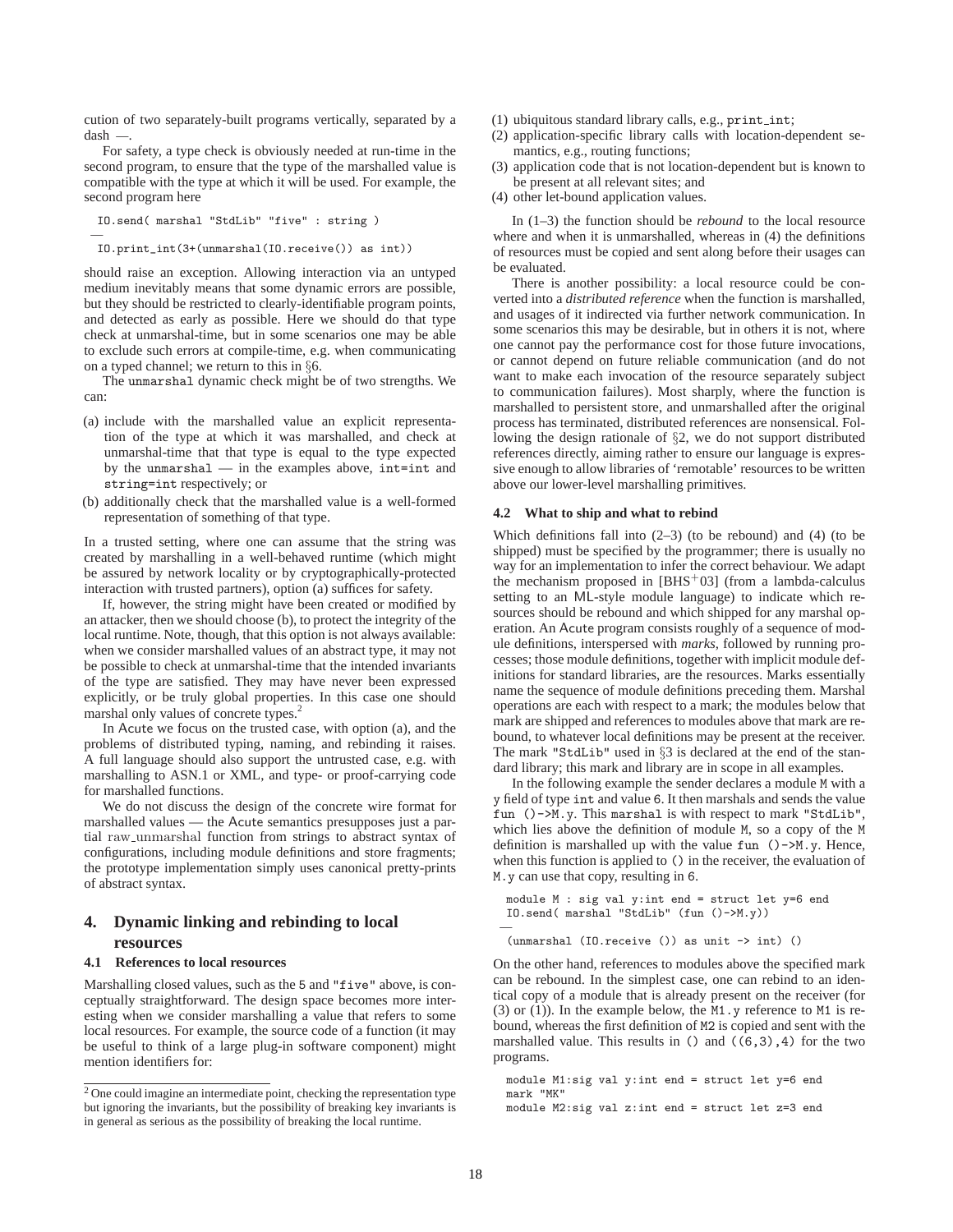```
IO.send( marshal "MK" (fun ()-> (M1.y,M2.z))
                                 : unit->int*int)
—
module M1:sig val y:int end = struct let y=6 end
module M2:sig val z:int end = struct let z=4 end
((unmarshal(IO.receive()) as unit->int*int)(),M2.z)
```
Note that we must permit running programs to contain multiple modules with the same source-code name and interface but with different definitions (avoiding "DLL hell") — here, after the unmarshal, the receiver has two versions of M2 present, one used by the unmarshalled code and the other by the original receiver code.

In more interesting examples one may want to rebind to a local definition of M1 even if it is not identical, to pick up some truly location-dependent library. The code below shows this, terminating with () and (7,3).

```
module M1:sig val y:int end = struct let y=6 end
import M1:sig val y:int end version * = M1
mark "MK"
module M2:sig val z:int end = struct let z=3 end
IO.send( marshal "MK" (fun ()-> (M1.y,M2.z))
                                : unit->int*int )
—
```
module M1:sig val y:int end = struct let y=7 end module M2:sig val z:int end = struct let z=4 end (unmarshal (IO.receive ()) as unit->int\*int) ()

The sender has two modules, M1 and M2, with M1 above the mark MK. It marshals a value fun ()->  $(M1.y,M2.z)$ , that refers to both of them, with respect to that mark. This treats M2.z statically and M1.y dynamically at the marshal/unmarshal point: a copy of M2 is sent along, and on unmarshalling at the receiver the value is rebound to the local definition of M1, in which y=7. To permit this rebinding we use an explicit *import*

import M1 : sig val y:int end version \* = M1

An import introduces a module identifier (the left M1) with a signature; it may or may not be linked to an earlier module or import (this one is, to the M1 module definition earlier in the example). The version \* overrides the default behaviour, which would constrain rebinding only to identical copies of M1. Marks are simply string constants, not binders subject to alpha equivalence, as they need to be dynamically rebound. For example, if one marshals a function that has an embedded marshal with respect to "StdLib", and then unmarshals and executes it elsewere, one typically wants the embedded marshal to act with respect to the now-local "StdLib".

### **4.3 Evaluation strategy: the relative timing of variable instantiation and marshalling**

A language with rebinding cannot use a standard call-by-value operational semantics, which substitutes out identifier definitions as it comes to them, as some definitions may need to be rebound later. Two alternative CBV reduction strategies were developed in [BHS<sup>+</sup>03] in a simple lambda-calculus setting: *redex-time*, in which one instantiates an identifier with its value only when the identifier occurs in redex-position, and *destruct-time* where instantiation occurs even later, when the identifier appears in a context which needs to destruct the outermost structure of the value. The destruct-time semantics permits more rebinding, but is also rather complex. We therefore use the redex-time strategy for module references (local expression reduction remains standard CBV).

For example, the first occurrence of M.y in the first program below will be instantiated by 6 before the marshal happens, whereas the second occurrence would not appear in redex-position until a subsequent unmarshal and application of the function to (); the second occurrence is thus subject to rebinding. The results are () and (6,2).

```
module M:sig val y:int end = struct let y=6 end
import M:sig val y:int end version * = M
mark "MK"
IO.send( marshal "MK" (M.y, fun ()-> M.y)
                           : int * (unit->int) )
—
module M:sig val y:int end = struct let y=2 end
```

```
let ((x:int), (f:unit->int)) =
  (unmarshal(IO.receive()) as int*(unit->int)) in
(x, f())
```
#### **4.4 Controlling when rebinding happens**

We have to choose whether or not to allow execution of partial programs, which are those in which some imports are not linked to any earlier module definition (or import). Partial programs can arise in two ways. First, they can be written as such, as in conventional programs that use dynamic linking, where a library is omitted from the statically-linked code, to be discovered and loaded at runtime. For example:

import M : sig val y:int end version \* = unlinked fun  $() \rightarrow M.y$ 

Secondly, they can be generated by marshalling, when one marshals a value that depends on a module above the mark (intending to rebind it on unmarshalling). For example, the final state of the receiver in

```
module M:sig val y:int end = struct let y=6 end
import M:sig val y: int end version * = Mmark "MK"
IO.send( marshal "MK" (fun ()->M.y) : unit->int )
—
unmarshal (IO.receive ()) as unit->int
```
is roughly the program below.

import M : sig val y:int end version \* = unlinked fun ()-> M.y

If we disallow execution of partial programs then, when we unmarshal, all the unlinked imports that were sent with the marshalled value must be linked in to locally-available definitions; the unmarshal should fail if this is not possible.

Alternatively, if we allow execution of partial programs, we must be prepared to deal with an M.x in redex position where M is declared by an unlinked import. For any particular unmarshal, one might wish to force linking to occur at unmarshal time (to make any errors show up as early as possible) or defer it until the imported modules are actually used. The latter allows successful execution of a program where one happens not to use any functionality that requires libraries which are not present locally. Moreover, the 'usage point' could be expressed either explicitly (as with a call to the Unix dlopen dynamic loader) or implicitly, when a module field appears in redex-position.

A full language should support this per-marshal choice, but for simplicity Acute supports only one of the alternatives: it allows execution of partial programs, and no linking is forced at unmarshal time. Instead, when an unlinked M.x appears in redex position we look for an M to link the import to.

#### **4.5 Controlling what to rebind to**

*How* to look for such an M is specified by a *resolvespec* that can (optionally) be included in the import. By default it will be looked for just in the running program, in the sequence of modules defined above the import. Sometimes, though, one may wish to search in the local filesystem (e.g. for conventional shared-object names such as libc.so.6), or even at a web URI. In Acute we make an ad-hoc choice of a simple *resolvespec* language: a resolvespec is a finite list of *atomic resolvespecs*, each of which is either Static Link,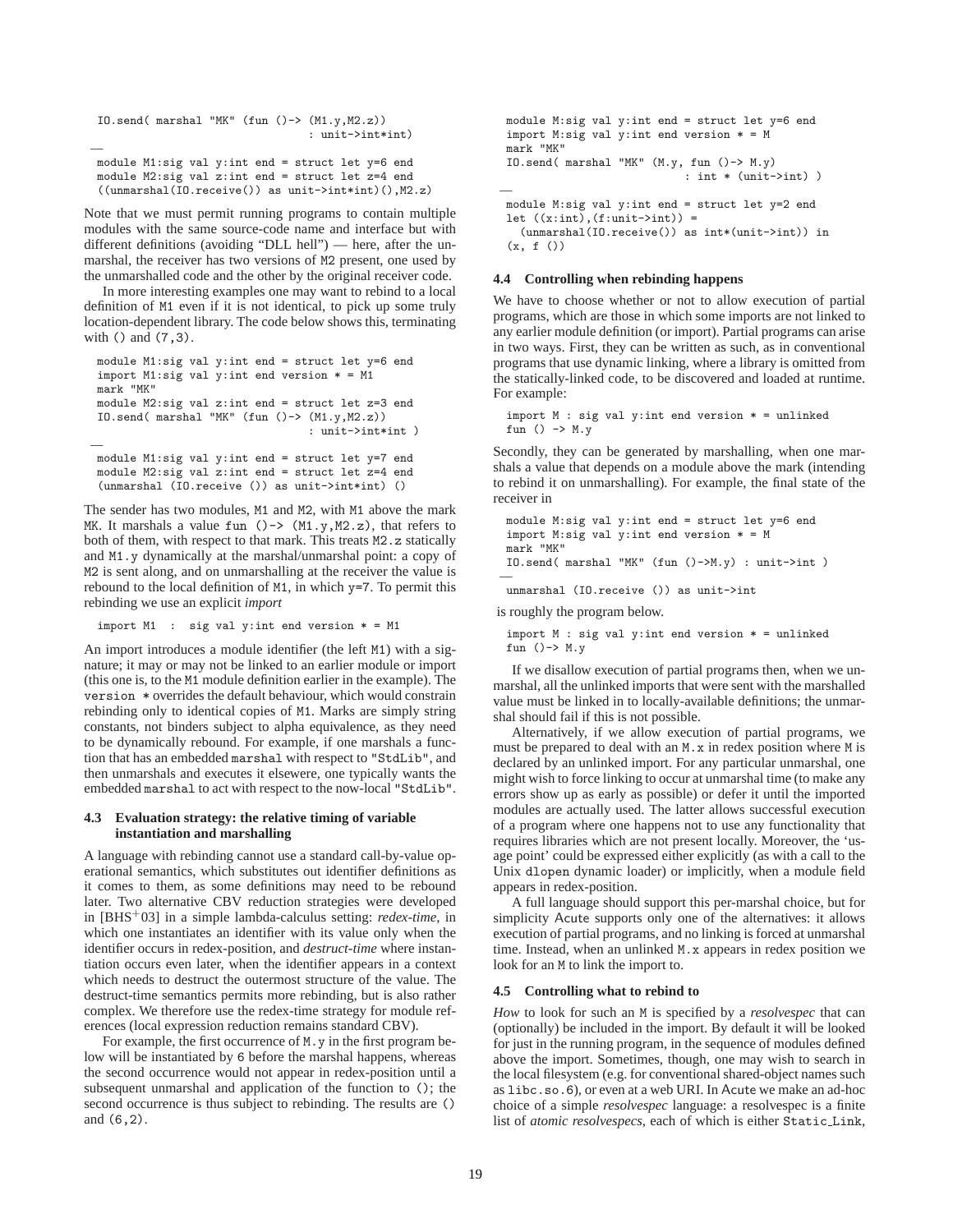Here Already or a URI. Lookup attempts proceed down the list, with Static Link indicating the import should already be linked, Here Already prompting a search for a suitable module (with the right name, signature and version) in the running program, and a URI prompting a file to be fetched and examined for the presence of a suitable module.

There is a tension between a restricted and a general *resolvespec* language. Sometimes one may need the generality of arbitrary computation (as in Java classloaders), e.g. in browsers that dynamically discover where to obtain a newly-required plugin. On the other hand, a restricted language makes it possible to analyse a program to discover an upper bound on the set of modules it may require necessary if one is marshalling it to a disconnected device, say. A full language should support both, though the majority of programs might only need the analysable sublanguage.

This *resolvespec* data is added to imports, for example:

```
import M : sig val y:int end version * by
  "http://www.cl.cam.ac.uk/users/pes20/acute/M.ac"
  = unlinked
M_{y} + 3
```
Here the M.y is in redex-position, so the runtime examines the *resolvespec* list associated with the import of M. That list has just a single element, the URI http://www.cl.cam.ac.uk/users/pes20/acute/M.ac. The file there will be fetched and (if it contains a definition of M

with the right signature) the modules it contains will be added to the running program just before the import, which will be linked to the definition of M. The M.y can then be instantiated with its value.

Note that this mechanism is not an exception — after M is loaded, the M.y is instantiated in its original evaluation context ( + 3). It could perhaps be encoded (with exceptions and affine continuations, or by encoding imports as option references) but here we focus on the user language.

#### **4.6 The structure of marks and modules**

A running Acute program has a linear sequence of evaluated definitions (marks, module definitions and imports) scoping over the running processes. Imports may be linked only to module definitions (or imports) that precede them in this sequence. When a value is unmarshalled, any additional module definitions carried with it are added to the end of the sequence.

This linear structure suffices as a setting to explore the typing and naming issues in the remainder of the paper, but it is probably not ideal. For example, one might want cyclic linking (involving the complexities of recursive modules or mixins); or support for two endpoints to negotiate about what modules are already shared and what need to be shipped; or explicit control over what must *not* be shipped, e.g. due to license restrictions or security concerns. We leave these for future work.

### **5. Naming: global module and type names**

We now turn to marshalling and unmarshalling of values of abstract types. In ML, and in Acute, abstract types can be introduced by modules. For example, the module

|       | module EvenCounter   |                              |
|-------|----------------------|------------------------------|
| : sig |                      | $=$ struct                   |
|       | type t               | type t=int                   |
|       | val start:t          | let start = $0$              |
|       | $val$ get:t->int     | let get = fun $(x:int)$ ->x  |
|       | $val$ up: $t$ -> $t$ | let up = fun $(x:int)$ ->2+x |
| end   |                      | end                          |

provides an abstract type EvenCounter.t with representation type int; this representation type is not revealed in the signature above. The programmer might intend that all values of this type satisfy the

'even' invariant; they can ensure this, no matter how the module is used, simply by checking that the start and up operations preserve evenness.

Now, for values of type EvenCounter.t, what should the unmarshal-time dynamic type equality check of §3 be? It should ensure not just type safety with respect to the representation type, but also *abstraction safety* — respecting the invariants of the module. Within a single program, and for communication between programs with identical sources, one can compare such abstract types by their source-code paths, with EvenCounter.t having the same meaning in all copies (this is roughly what the manifest type and singleton kind static type systems of Leroy [Ler94] and Harper et al [HL94] do).

For distributed programming we need a notion of type equality that makes sense at runtime across the entire distributed system. This should respect abstraction: two abstract types with the same representation type but completely different operations will have different invariants, and should not be compatible. Moreover, we want common cases of interoperation to 'just work': if two programs share an (effect-free) module that defines an abstract type (and share its dependencies) but differ elsewhere, they should be able to exchange values of that type.

We see three cases, with corresponding ways of constructing globally-meaningful type names.

**Case 1** For a module such as EvenCounter above that is effectfree (i.e. evaluation of the structure body involves no effects) we can use module *hashes* as global names for abstract types, generalising our earlier work [LPSW03] to dependent-record modules. The type EvenCounter.t is compiled to  $h$ .t, where the hash  $h$  is (roughly)

```
hash(
  module EvenCounter
  : sig = struct
       type t type t=int<br>val start:t let start
                            let start = 0val get:t->int let get = fun (x:int)->x<br>val up:t->t let up = fun(x:int)->2+x
     val up:t->t let up = fun(x:int)->2+x<br>end end
     end end
\lambda
```
i.e. the hash of the module definition (in fact, of the abstract syntax of the module definition, up to alpha equivalence and type equality, together with some additional data). If one unmarshals a pair of type EvenCounter.t \* EvenCounter.t the unmarshal type equality check will compare with  $h.\texttt{t} * h.\texttt{t}$ . This allows interoperation to just work between programs that share the EvenCounter source code, without further ado.

In constructing the hash for a module M we have to take into account any dependencies it has on other modules M', replacing any type and term references M'.t and M'.x. In our earlier work we did so by substituting out the definitions of all manifest types and terms (replacing abstract types by their hash type name). Now, to avoid doing that term substitution in the implementation, we replace  $M'$ .x by  $h'$ .x, where  $h'$  is the hash of the definition of M'. This gives a slightly finer, but we think more intuitive, notion of type equality. We still substitute out the definitions of manifest types from earlier modules. This is forced: in a context where M.t is manifestly equal to int, it should not make any difference to subsequent types which is used.

**Case 2** Now consider effect-full modules such as the NCounter module below, where evaluating the up expression to a value involves an IO effect.

```
module fresh NCounter
: sig = struct
   type t type t=int
```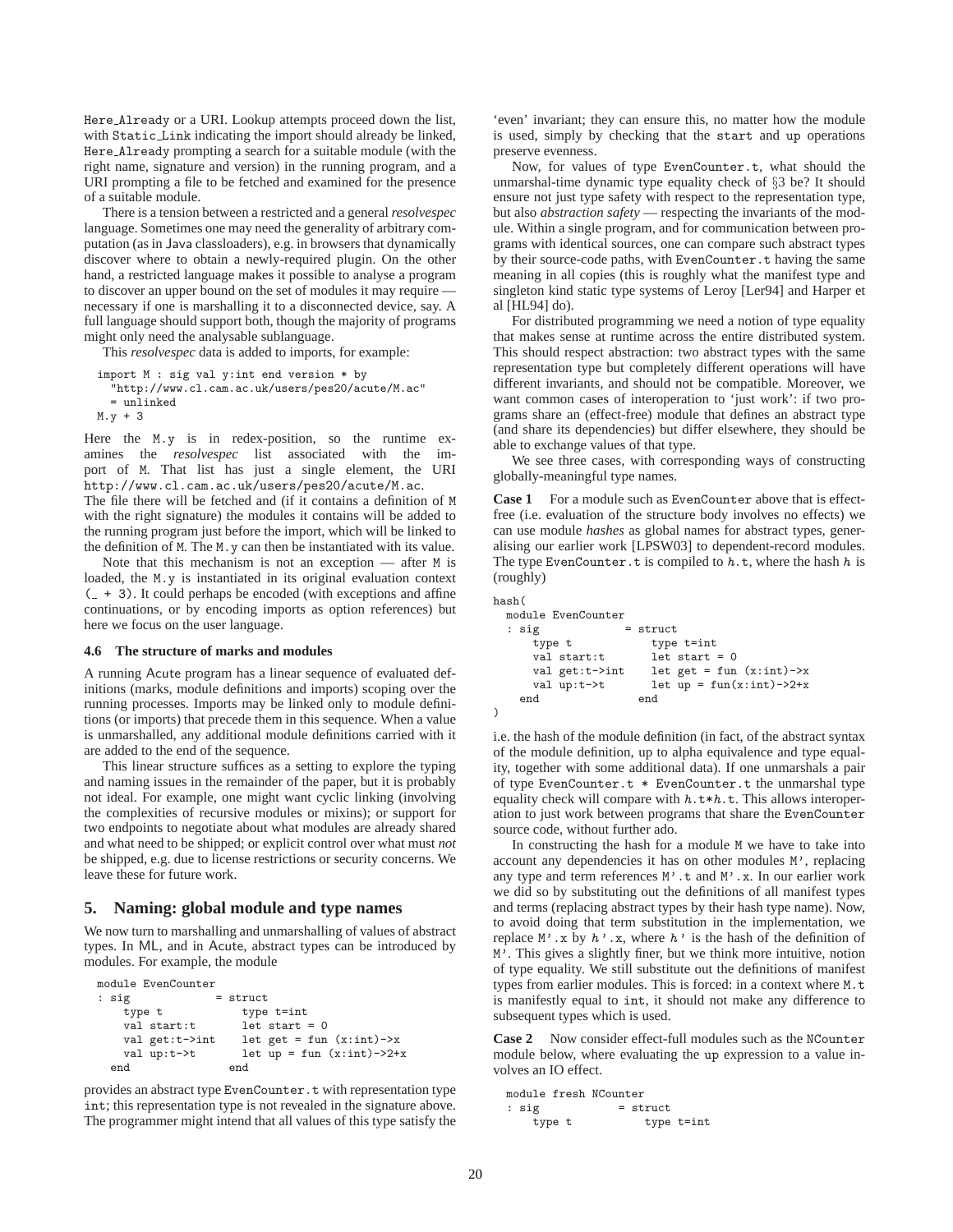```
val start: let start = 0<br>val get:t->int let get = fun
                      let get = fun (x:int)->x<br>let up =
  val up:t->tlet step=IO.read_int() in
                         fun (x:int)->step+x
end end
```
This reads an int from standard input at module initialisation time, and the invariant — that all values of type NCounter.t are a multiple of that int — depends on that effect. For such effectfull modules a fresh type name should be generated each time the module is initialised, at run-time, to ensure abstraction safety.

**Case 3** Returning to effect-free modules, the programmer may wish to *force* a fresh type name to be generated, to avoid accidental type equalities between different but overlapping runs of the distributed system. A fresh name could be generated each time the module is initialised, as in the second case, or each time the module is compiled. This latter possibility, as in our earlier work [Sew01], enables interoperation between programs linked against the same compiled module, while forbidding interoperation between different builds.

For abstract types associated with modules it suffices to generate hashes or fresh names  $h$  per module, using the various  $h \cdot t$  as the global type names for the abstract types of that module.

We let the programmer specify which of the three behaviours is required with a hash, fresh, or cfresh mode in the module definition, writing e.g. module hash EvenCounter. In general it would be abstraction-breaking to specify hash or cfresh for an effect-full module. To prevent this requires some kind of effect analysis, for which we use coarse but simple notions of *valuability*, following [HS00], and of *compile-time valuability*. The mode defaults to the most liberal possible if omitted, and hash! and cfresh! modes allow valuability to be overridden where necessary.

Acute also provides first-class System F existentials, as the experience with Pict [PT00] and Nomadic Pict [SWP99, US01] demonstrates these are important for expressing messaging infrastructures. For these a fresh type name will be constructed at each unpack, to correspond with the static type system.

# **6. Naming: expression names**

Globally-meaningful *expression-level names* are also needed, primarily as interaction handles — dispatch keys for high-level interaction constructs such as asynchronous channels, locationindependent communication, reliable messaging, multicast groups, or remote procedure (or function/method) calls. For any of these an interaction involves the communication of a pair of a handle and a value. Taking asynchronous channels as a simple example, these pairs comprise a channel name and a value sent on that channel. A receiver dispatches on the handle, using it to identify a local data structure for the channel (a queue of pending messages or of blocked readers). For type safety, the handle should be associated with a type: the type of values carried by the channel. (RPC is similar except that an additional affine handle must also be communicated for the return value.)

In Acute we build in support for the generation and typing of name expressions, leaving the various and complex dynamics of interaction constructs to be coded up above marshalling and bytestring interaction. As in FreshOCaml, for any type  $T$  we have a type

T name

of names associated with it. Values of these types (like type names) can be generated freshly at runtime, freshly at compile-time, or deterministically by hashing, with expression forms fresh, cfresh, hash(M.x), hash(T,e), and hash(T,e,e). We detail these forms below, showing how they support several important scenarios. In each, the basic question is how one establishes a name shared between sender and receiver code such that testing equality of the name ensures the type correctness of communicated values (and hence that there will be no unmarshal failures in the communication library).

For clarity we focus on distributed asynchronous messaging, supposing a module DChan which implements a distributed DChan.send by sending a marshalled pair of a channel name and a value across the network.

module hash DChan :

```
sig
 val send : forall t. t name * t -> unit
 val recv : forall t. t name * (t -> unit) -> unit
end
```
This uses names of type  $T$  name as channel names to communicate values of type  $T$ .<sup>3</sup>

**Scenario 1** The sender and receiver both arise from a single execution of a single build of a single program. The execution was initiated on machine A, and the receiver is present there, but the sender was earlier transmitted to machine B (e.g. within a marshalled lambda abstraction).

Here the sender and receiver can originate from a single lexical scope and a channel name can be generated at runtime with a fresh expression. This might be at the expression level, e.g.

let  $(c : int name) = fresh in$ 

with sender code DChan.send  $\frac{\pi}{6}$ [int] (c,v) and receiver DChan.recv %[int] (c,f), for some v:int and f:int->unit<sup>4</sup>, or a module-level binder

module M : sig val c : int name end  $=$  struct let  $c =$  fresh end

These generate the fresh name when the let is evaluated or the module is initialised respectively. This first scenario is basically that supported by JoCaml and Nomadic Pict.

Commonly one might have a single receiver function for a name, and tie together the generation of the name and the definition of the function, with an additional DChan field

val fresh\_recv : forall t.  $(t \rightarrow unit) \rightarrow t$  name

implemented simply as

Function  $t \rightarrow$  fun f  $\rightarrow$ let c=fresh in DChan.recv %[t] (c,f); c

and used as below.

```
module M : sig val c : int name end
= struct let c = DChan.fresh_recv %[int]
           (fun x -> IO.print_int x+1) end
```
Note that this M is an effect-full module, creating the name for c at module initialisation time.

**Scenario 2** The sender and receiver are in different programs, but both are statically linked to a structure of names that was built previously, with expression cfresh for compile-time fresh generation.

Here one has a repository containing a compiled instance of a module such as

<sup>3</sup> Acute does not yet support user-definable type constructors. If it did we would define an abstract type constructor Chan.c:Type->Type and have send : forall t. t Chan.c name \* t -> unit.

 $4$ The %[int] is an explicit type application, and later %[] are placeholders for inferred types.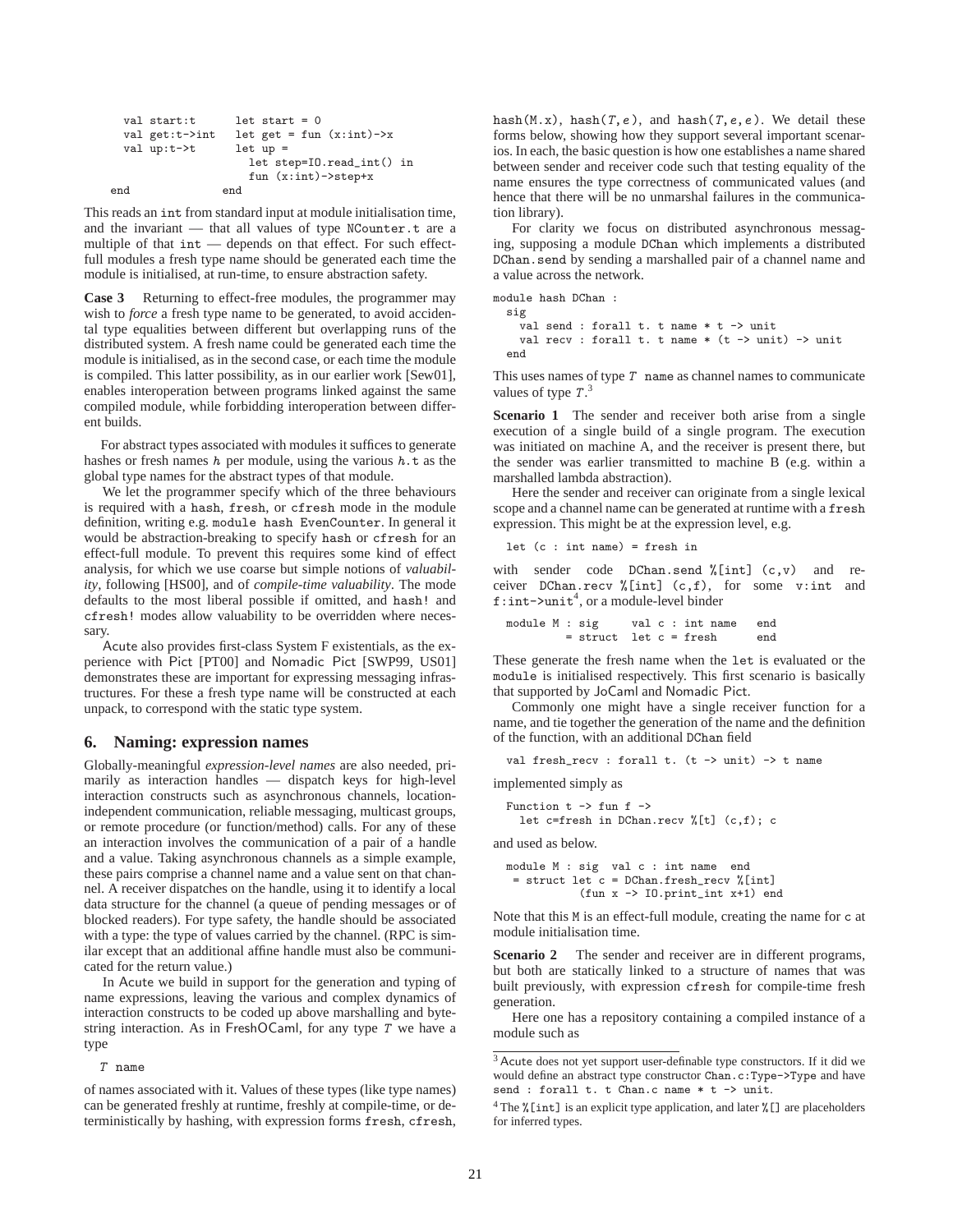module cfresh M : sig val c : int name end = struct let c = cfresh end

in a file m.aco, which is included by the two programs containing the sender and receiver:

```
includecompiled "m.aco"
DChan.send %[int] (M.c,v)
—
includecompiled "m.aco"
DChan.recv %[int] (M.c,f)
```
Different builds of the sender and receiver programs will be able to interact, but rebuilding M creates a fresh channel name for c, so builds of the sender using one build of M will not interact with builds of the receiver using another build of M.

This can be regarded as a more disciplined alternative to the programmer making use of an explicit off-line name (or GUID) generator and pasting the results into their source code.

**Scenario 3** The sender and receiver are in different programs, but both share the source code of a module that defines the function f used by the receiver; the hash of that module (and the identifier f) is used to generate the name used for communication.

This covers the case in which the sender and receiver are different execution instances of the same program (or minor variants thereof), and one wishes typed communication to work without any (awkward) prior exchange of names via the build process or at runtime. The shared code might be

```
module hash N : sig val f : int -> unit end
= struct let f = \lim_{x\to10}.print_int (x+100) end
module hash M : sig val c : int name end
= struct let c = hash(int, "", hash(N.f) %[] ) (] end
```
in a file nm.ac, included by the two programs containing the sender and receiver:

```
includesource "nm.ac"
DChan.send %[int] (M.c,v)
—
 includesource "nm.ac"
DChan.recv %[int] (M.c, N.f)
```
The hash(N.f) gives a T name where  $T = int-\text{1}$  int- $\text{2}$  int is the type of N.f; the surrounding hash coercion hash(int,"", ) constructs an int name from this.<sup>5</sup> This involves a certain amount of boiler-plate, with separate structures of functions and of the names used to access them, but it is unclear how that could be improved. It might be preferable to regard the hash coercion as a family of polymorphic operators, indexed by pairs of type constructors  $\Lambda t$ . T<sub>1</sub> and  $\Lambda \vec{t}.\,T_2$  (of the same arity), of type  $\forall \vec{t}.\,T_1$  name  $\rightarrow T_2$  name.

**Scenario 4** The sender and receiver are in different programs, sharing no source code except a type and a string; the hash of the pair of those is used to generate the name used for communication.

```
let c = hash(int, "foo") %[] in
DChan.send %[int] (c,v)
—
let c = hash(int, "foo") %[] in
DChan.recv %[int] (c,f)
```
This idiom requires the minimum shared information between the two programs. It can be seen as a disciplined, typed, form of the use of untyped "traders" to establish interaction media between separate distributed programs.

**Scenario 5** The sender and receiver have established by some means a single typed shared name c, but need to construct many

shared names for different communication channels. The hash coercion can be used for this also, constructing new typed names from old names, new types, and arbitrary strings. Whether this will be a common idiom is unclear, but it is easy to provide and seems interesting to explore.

# **7. Versions and version constraints**

In a single-executable development process, one ensures the executable is built from a coherent set of versions of its component modules by choosing what to link together — in simple cases, by working with a single code directory tree. In the distributed world, one could do the same: take sufficient care about which modules one links and/or rebinds to. Without any additional support, however, this is an error-prone approach, liable to end up with semantically-incoherent versions of components interoperating. Typechecking can provide some basic sanity guarantees, but cannot capture these semantic differences.

One alternative is to permit rebinding only to identical copies of modules that the code was initially linked to. Usually, though, more flexibility will be required — to permit rebinding to modules with "small" or "backwards-compatible" changes to their semantics, and to pick up intentionally location-dependent modules. It is impractical to specify the semantics that one depends upon in interfaces (in general, theorem proving would be required at link time, though there are intermediate behavioural type systems). We therefore introduce *versions* as crude approximations to semantic module specifications. We need a language of versions, which will be attached to modules; a language of version constraints, which will be attached to imports; a satisfaction relation, checked at static and dynamic link times; and an implication relation between constraints, for chains of imports.

Now, how expressive should these languages be? Analogously to the situation for *resolvespec*s, there is a tension between allowing arbitrary computation in defining the relations and supporting compile-time analysis. Ultimately, it seems desirable to make the basic module primitives parametric on abstract types of version and constraint languages — in a particular distributed code environment, one may want a particular local choice for these. For Acute once again we choose not the most general alternative, but instead one which should be expressive enough for many examples, and which exposes some key design points.

**Scenario 1** It is common to use version numbers which are supplied by the programmer, with no checked relationship to the code. As an arbitrary starting point, we take version numbers to be nonempty lists of natural numbers, and version constraints to be similar lists possibly ending in a wildcard  $*$  or an interval; satisfaction is what one would expect, with a \* matching any (possibly empty) suffix. The *meanings* of these numbers and constraints is dependent on some social process: within a single distributed development environment one needs a shared understanding that new versions of a module will be given new version numbers commensurate with their semantic changes.

**Scenario 2** To support tighter version control than this, we can make use of the global module names (hash- or freshly-generated) introduced in §5: equality testing of these names is an implementable check for module semantic identity. We let version numbers include myname and version constraints include module identifiers M (those in scope, obviously). In each case the compiler or runtime writes in the appropriate module name. This supports a useful idiom in which code producers declare their exact identity as the least-significant component of their version number, and consumers can choose whether or not to be that particular. For example, a module M might specify it is version 2.3.myname, compiled to 2.3.0xA564C8F3; an import in that scope might re-

 $^5$  Such coercions support  ${\tt Chan.c}$  type constructors too, e.g. to construct an int Chan.c name from an (int->unit) name.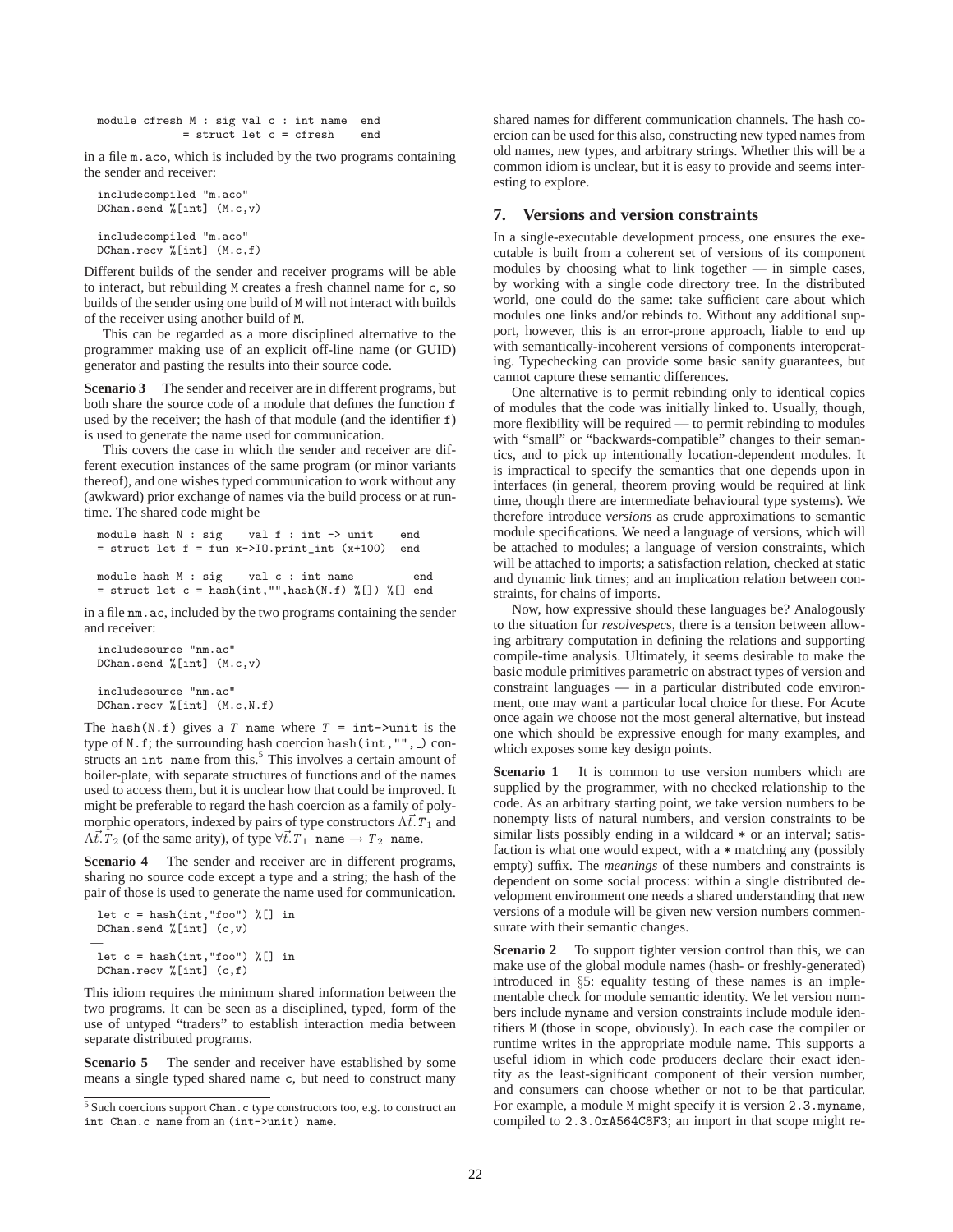quire 2.3.M, compiled to 2.3.0xA564C8F3, or simply 2.3.\*; both would match it.

A key point is the balance of power between code producers and code consumers. The above leaves the code producer in control, who can "lie" about which version a module is — instead of writing myname they might write a name from a previous build. This is desirable if they know there are clients out there with an exactname constraint but also know that their semantic change from that previous build will not break any of the clients.

**Scenario 3** Finally, to give the code consumer more control, we allow constraints not only on the version field of a module but also on its actual name (which is unforgeable within the language). Typically one would have *a* definition of the desired version available in the filesystem (in Acute bringing it into scope as M with an include) and write name=M. (These exact-name constraints are also used to construct default imports when marshalling.) One could also cut-and-paste a name in explicitly: name=0xA564C8F3. To guarantee that only mutually-tested collections of modules will be executed together, e.g. when writing safety-critical software, this would be the desired idiom everywhere, perhaps with developmentenvironment support.

In constructing hashes for modules we also take into account their version expressions, to prevent any accidental equalities. That version expression can mention myname, and, as we do not wish to introduce recursive hashes, the hash must be calculated before compilation replaces myname with the hash.

# **8. Interplay between abstract types, rebinding and versions**

#### **8.1 Definite and indefinite references**

With conventional static linking, module references such as M.t are *definite*, in the terminology of [HP05]: in any fully-linked executable there is just a single such M, though (with separate compilation) it may be unknown at compile-time which module definition for M it will be linked to. In contrast, the possibility of rebinding makes some references *indefinite* — during a single distributed execution, they may be bound to different modules.

For example, consider a module that declares an abstract type that depends on the term fields of some other module:

```
module M : sig val f:int->int
       = struct let f=fun(x:int)->x+2 end
module EvenCounter
: sig = structtype t type t=int
   val start: let start = 0
   val get:t->int let get = fun (x:int)->x
   val up:t->t let up = fun (x:int)->M.f x
 end end
```
In the absence of any rebinding, the runtime type name for the abstract type EvenCounter.t would be the hash of the EvenCounter abstract syntax with M.f replaced by  $h.f.$  where  $h$  is the hash of the abstract syntax of M. This dependence on the M operations guarantees type- and abstraction-preservation.

Now, however, if there is a mark between the two module definitions, a marshal can cut and rebind to any other module with the same signature, perhaps breaking the invariant of EvenCounter.t that its values are always even. The M.f module reference below is indefinite.

```
module M : sig val f:int->int end
        = struct let f=fun (x:int)->x+2 end
import M : sig val f:int->int end version * = Mmark "MK"
module EvenCounter
```

| : sig                                          | $=$ struct                                                   |  |  |  |  |  |
|------------------------------------------------|--------------------------------------------------------------|--|--|--|--|--|
| type t                                         | type t=int                                                   |  |  |  |  |  |
| val start:t                                    | $let start = 0$                                              |  |  |  |  |  |
| val $get:t->int$                               | let get = fun $(x:int)$ ->x                                  |  |  |  |  |  |
| $val$ up: $t$ - $>$ $t$                        | let up = fun $(x:int)$ ->M.f x                               |  |  |  |  |  |
| end                                            | end                                                          |  |  |  |  |  |
|                                                | IO.send(marshal "MK" (fun ()->EvenCounter.get                |  |  |  |  |  |
| (EvenCounter.up EvenCounter.start)):unit->int) |                                                              |  |  |  |  |  |
|                                                |                                                              |  |  |  |  |  |
| module $M : sig$ val f:int->int                | end                                                          |  |  |  |  |  |
|                                                | $=$ struct let f=fun $(x:int)$ ->x+3 end                     |  |  |  |  |  |
|                                                | $(unmarshall (I0.receive () )$ as $unit \rightarrow int)$ () |  |  |  |  |  |

To prevent this kind of error one can use a more restrictive version constraint in the import of M that EvenCounter uses, either by using an exact-name constraint name=M to allow linking only to definitions of M that are identical to the definition in the sender, or by using some conventional numbering. If no import is given explicitly, an exact-name constraint is assumed.

The version constraint should be understood as an assertion by the code author that whatever EvenCounter is linked with, so long as it satisfies that constraint (and also has an appropriate signature, and is obtained following any *resolvespec* present), the intended invariants of EvenCounter.t will be preserved.

Now, what should the global type name for EvenCounter.t be here? Note that the original author might not have had any M module to hand, and even if they did (as above), that module is not privileged in any way: EvenCounter may be rebound during computation to other M matching the signature and version constraint. In generating the hash for EvenCounter, analogously to our replacement of definite references M'.x by the hash of the definition of M', we replace indefinite import-bound references such as M.f by the hash of the *import*. This names the set of all M implementations that match that signature and version constraint.

In the case above this hash would be roughly

hash(import M:sig val f:int->int end version \* )

and where one imports a module with an abstract type field

import M : sig type t val x:t end version  $2.4.7-$ 

the hash  $h =$ 

hash(import M : sig type t val x:t end version 2.4.7- ...)

provides a global name  $h \cdot t$  for that type.

In the EvenCounter example, the imported module had no abstract type fields. In cases where there are such, for type soundness we have to restrict the modules that the import can be linked to, to ensure that they all have the same representation types for these abstract type fields. We do so by requiring imports with abstract type fields to have a *likespec* (in place of the ... above), giving that information. A compiled *likespec* is essentially a structure with a type field for each of the abstract type fields of the import.

At first sight this is quite unpleasant, requiring the importers of a module to 'know' representation types which one might expect should be hidden. With indefinite references to modules with abstract types, however, some such mechanism seems to be forced, otherwise no rebinding is possible. Moreover, in practice one would often have available a version of the imported library from which the information can be drawn. For example, one might be importing a graphics library that exists in many versions, but for which all versions that share a major version number also have common representations of the abstract types of point, window, etc. A typical import might have the form

import Graphics:sig type t end version 2.3.\* like Graphics2\_0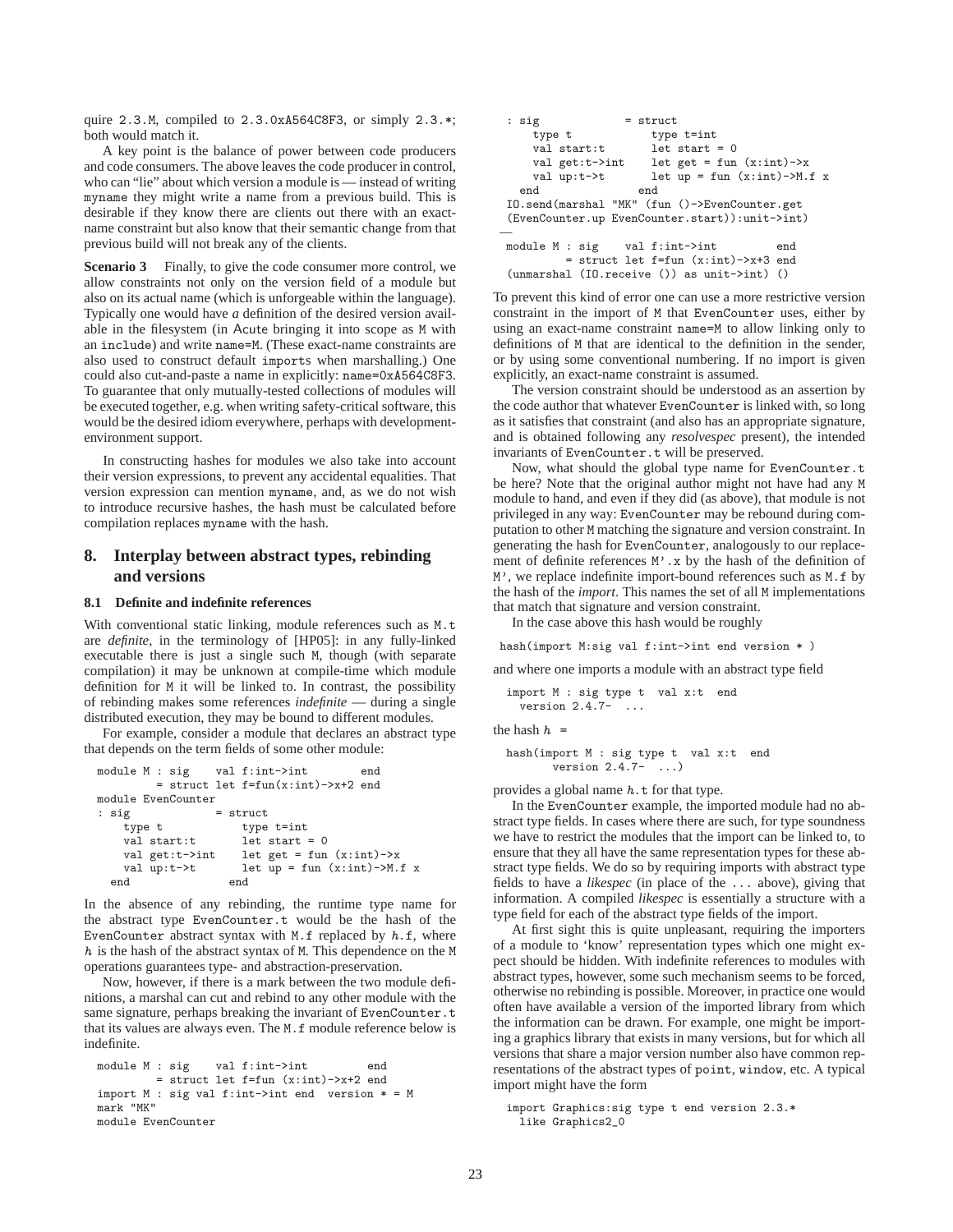(with more types and operations) where Graphics2 0 is the name of *a* graphics module implementation, which is present at the development site, and which can be used by the compiler to construct a structure with a representation for each of the abstract types of the signature.

While the abstraction boundaries are not as rigid as in ML, this should provide a workable idiom for dealing with large modular evolving systems, supporting rebinding but also allowing one to restrict type representation information to particular layers. The only alternative seems to be to make all types fully concrete at interfaces where rebinding may occur.

To correctly deal with abstract types defined by modules following an import, which use abstract type fields of the imported module in their representation types, compiled *likespecs* must be included in the hashes of imports. On the other hand, we choose not to include *resolvespec*s in import hashes. This is debatable the argument against including them is that it is useful to be able to change the location of code without affecting types, and so without breaking interoperation (e.g. to have a local code mirror, to change a web code repository to avoid a denial-of-service attack etc.).

Note that the indefinite character of our imports makes them quite different from module imports that are resolved by static linking, where typing can simply use module paths to name any abstract types and no *likespec* machinery is required. Both mechanisms are needed.

#### **8.2 Breaking abstractions**

With changing versions, sometimes one must allow new code to see through the abstraction boundaries of earlier abstract types, either to make new types compatible with old (if their invariants are essentially the same) or to express conversion functions. In [Sew01, LPSW03] we proposed a *strong coercion* with! to do this, and Acute includes a variant thereof. By analogy with ML sharing specifications, we allow a module definition to have a *withspec*, a list of equalities between abstract types and representation types from modules constructed earlier (often this will be of previous builds of the same module). The compiler checks the representation type of these M.t are equal to the types specified (respecting any internal abstraction boundaries); if they are, the type equalities can be used in typechecking this definition.

#### **8.3 Exact matching or version flexibility?**

In §6 we focussed on name-based dispatch, delivering an incoming message by demultiplexing on a name it contains. An alternative Acute idiom for remote invocation simply makes use of its dynamic rebinding facilities, e.g. by marshalling a thunk mentioning an identifier N.f. This involves dynamic subsignature and version checks — much more costly than name equality, but also much more flexible.

### **9. Mobility,** thunkify**, and local concurrency**

We want to make it possible to checkpoint and move running computations — for fault-tolerance, for working with intermittentlyconnected devices, and for system management, e.g. to move services to replacement hardware. Several calculi and languages (JoCaml, Nomadic Pict, Ambients, etc.) provided a linear migration construct, which moved a computation between locations. It is more generally useful to support marshalling of computations, which can then be communicated, checkpointed etc., using whatever communication and persistent store constructs are in use. Taking a step further, as we have marshalling of arbitrary values, marshalling of computations requires only the addition of a primitive for converting a running computation into a value. We call this *thunkification*. Checkpointing a computation can then be implemented by thunkifying it, marshalling the resulting value, and

writing it to disk. Migration can be implemented by thunkification, marshalling, and communication. Note that these are not in general linear operations — if a computation has been checkpointed to disk it may be restarted multiple times.

Distributed programming also requires support for local concurrency, with threads and constructs for interaction between them. In large programs we expect both shared-memory and messagepassing interaction to be required. In Acute we initially provide shared-memory interaction between language-level threads, as in OCaml: references can be accessed from multiple threads, with atomic dereferencing and assignment, and mutexes and condition variables can be used for synchronization. These enable certain forms of message-passing interaction to be expressed as library modules. (Some forms of message passing, e.g. Join patterns with their multi-way binding construct, would need direct language support.)

Thunkification for a single thread would be close to call/cc, but in the concurrent setting there are many possible forms: asynchronous or synchronous, with different atomicity, and with different interactions with naming, blocking system calls, and module initialisation. The choices and our rationale are discussed in  $[SLW<sup>+</sup>04]$ ; here we note only that we have an asynchronous thunkify that can atomically collect a group of named threads, mutexes, and condition variables. It is a dangerous operation, as one might for example separate a thread from a mutex on which it is blocked, but this seems to be inescapable, arising ultimately from the possibility of disconnection between subcomputations. We expect it to be used to implement libraries that simultaneously provide computation mobility (or checkpointing) and safe distributed interaction mechanisms.

# **10. Pulling it all together: examples**

We have written three example distributed communication libraries in Acute: a distributed message-passing library; an implementation of the Nomadic Pict constructs for migration of mobile computations and communication between them; and an implementation of the Ambient calculus primitives. There are also two games that mostly exercise local computation, blockhead and minesweeper; the latter using marshalling to save and restore the game state. The distributed message-passing library shows how many of the Acute features are needed and used. It has the following modules:

Tcp connection management maintains TCP connections to TCP addresses (IP address/port pairs), creating them on demand. Tcp string messaging uses that to provide asynchronous messaging of strings to TCP addresses. These are both hash modules, with abstract types of handles; they spawn daemons to deal with incoming communications.

Separately, a module Local channel provides local (within a runtime) asynchronous messaging, again with an abstract type of channel management handles and with polymorphic send:forall t. t name \* t -> unit and recv:forall t. t name\*(t->unit) -> unit (to register a handler). Channel states are stored as existential packages of lists of pending messages or receptors; a namecase operation is used to unpack existential name/value packages, allowing a new type equality to be used in the 'true' branch of a name equality test. Mutexes are needed for protection.

Distributed channel pulls these together, with send:forall t.string->(Tcp.addr\*t name)->t-> unit (and a similar recv) for distributed asynchronous messaging to TCP addresses. The string names the mark to marshal with respect to. For a local address this simply uses Local channel. For a remote address the send marshals its t argument and uses Tcp string messaging; the recv unmarshals and generates a local asynchronous output. This deals with the non-mobile case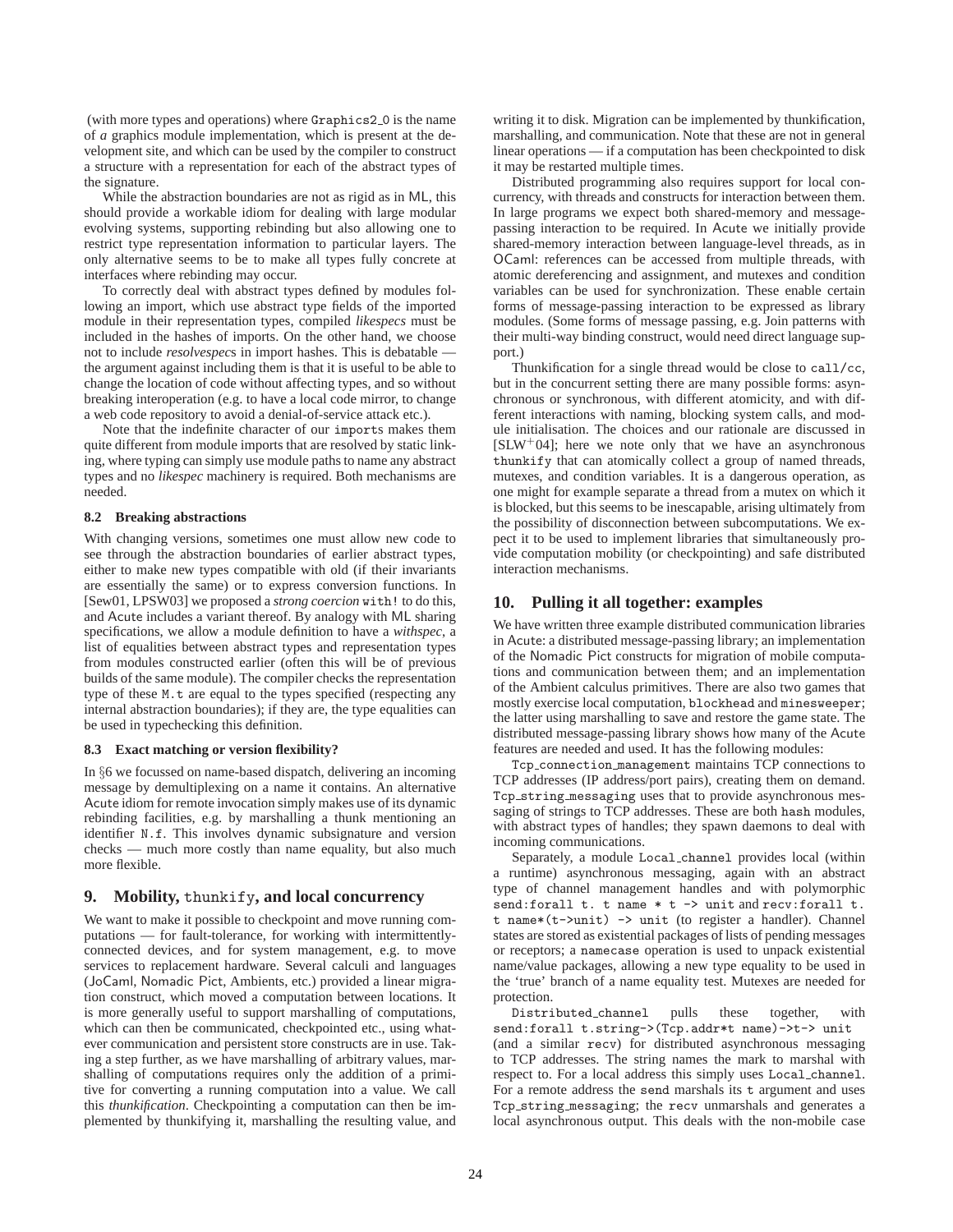— active receivers cannot be moved from one runtime to another. However, code that uses this module, e.g. functions that invoke send and recv, can be marshalled and shipped between runtimes; the module initialisation state includes the TCP messaging handles and so rebinding to different instances of send and recv works correctly. Finally, a simple RFI module implements remote function invocation above distributed channels.

Clients of this library can use any of the various ways of creating shared typed names discussed in §6 and §8.3. Moreover, the use of first-class marks means that clients have the same flexible control over the marshalling that goes on as direct users of marshal.

The Nomadic Pict library supports mobility of running computations, with named *groups* of threads, each with a local channel manager, that can migrate between machines. Migration uses thunkify to capture the group's channel and thread state. Threads within a group can interact via local channels; groups can interact with a location-dependent send remote that sends a message to a channel of a group assumed to be at a particular TCP address. The location-independent messaging algorithms of JoCaml or high-level Nomadic Pict should be easy to express above this (the former requiring the polytypic support and swap operations to manipulate the free channel names of a communicated value).

The Ambient library implements the mobility primitives of the Ambient calculus. An ambient is a collection of running threads and resources (including other ambients) that migrates as a unit: mobility amounts to restructuring the nesting tree of the ambients. In a distributed world, this nested structure is shared among different runtimes. Interactions between ambients in the same run-time are resolved using local concurrency, mutexes and cvars. Interaction between remote machines may cause an ambient to migrate to another runtime: this is implemented using thunkification and marshalling, on top of the TCP string messaging library.

Each of these libraries is around 1000 lines of Acute code, including comments and utility functions. They took a few days or weeks to write, in sharp contrast to the many months required for the original Nomadic Pict implementation. Much of the remaining complexity is related to local concurrency and locking. The distributed aspects were rather straightforward, with the Acute rebinding semantics used to ensure that communicated code is correctly rebound to the local state of the libraries at the receiver.

# **11. Related work**

There is extensive related work on module systems, dynamic binding, dynamic type tests, and distributed process calculi. For most of this we refer the reader to the discussion in our earlier papers  $[Sew01, LPSW03, BHS<sup>+</sup>03]$ , confining our attention here to some of the most relevant distributed programming language developments. Many address distributed *execution*, with type-safe interaction within a single program that forks across the network, but there has been little work on distributed *development*, on typed interaction *between* programs<sup>6</sup>, or on version change.

Early work on adding local concurrency to ML resulted in Concurrent ML [Rep99] and the initial Facile, both based on the SML/NJ implementation. Facile was later extended with rich support for distributed execution, including a notion of *location* and computation mobility [TLK96]. Erlang [AVWW96] supports concurrency, messaging and distribution, but without static typing.

The Pict experiment [PT00] investigated how one could base a usable programming language purely on local concurrency, with a  $\pi$ -calculus core instead of primitive functions or objects. The Distributed Join Calculus [FGL<sup>+</sup>96] and subsequent JoCaml implementation [JoC] modified the  $\pi$  primitives with a view to distribution, and added location hierarchies and location migration. The runtime involved a complex forwarding-pointer distributed infrastructure to ensure that, in the absence of failure, communication was location-independent. (Polyphonic  $C^{\sharp}$  [BCF02] adds the Join Calculus local concurrency primitives to a class-based language.) Other work in the 1990s was also aimed at providing distribution transparency, notably Obliq [Car95], with network-transparent remote object references above Modula3's network objects.

Distribution transparency, while perhaps desirable in tightlycoupled reliable networks, cannot be provided in systems that are unreliable or span administrative boundaries. Work on Nomadic Pict [SWP99, US01] adopted a lower level of abstraction, showing how a wide variety of distributed infrastructure algorithms, including one similar to that of the JoCaml implementation, could be expressed in a high-level language; one was proved correct. The low level of abstraction means the core language can have a clean and easily-understood failure semantics; the work is a step towards the argument of §2.

A distinct line of work has focussed on typing the entire distributed system to prevent resource access failures, for  $D\pi$ [HRY04] and with modal types [MCHP04]. Even where this is possible, however, one must still deal with low-level network failure.

Work on Alice  $[BRS<sup>+</sup>05, Ros03]$  is perhaps closest to ours, with ML modules, support for marshalling ('pickling') arbitrary values, and run-time fresh generation of abstract type names, but without rebinding, our distributed type and term naming, or version control. Furuse and Weis supports type-safe, but not abstractionsafe, marshalling of non-functional values in OCaml [FW00].

Both Java and .NET have some versioning support, though neither is integrated with the type system. Java serialisation, used in RMI, includes *serialVersionUID*s for classes of any serialised objects. These default to (roughly) hashes of the method names and types, not including the implementation. Class authors can override them with hashes of previous versions. Linking for Java, and in particular binary compatibility, has been studied by Drossopoulou et al. [DEW99]. The .NET framework supports versioning of *assemblies* [Dot03]. Sharable assemblies must have *strong names*, which include a public key, file hashes, and a *major.minor.build.revision* version. Compile-time assembly references can be modified before use by XML policy files of the application, code publisher, and machine administrator; the semantics is complex [BMED05].

Explicit versioning is common in package management, however. For example, both RedHat and Debian packages can contain version constraints on their dependencies, with numeric inequalities and capability-set membership. ELF shared objects express certain version constraints using pathname and symlink conventions. Vesta [Ves] provides a rich configuration language.

As discussed in §3 Acute addresses the case in which complex values must be communicated and the interacting runtimes are not malicious. Much other work applies to the untrusted case, with various forms of proof-carrying code and wire-format ASN.1 and XML typing.

# **12. Conclusions and future work**

We have addressed key issues in the design of high-level programming languages for distributed computation, discussing the language design space and presenting the Acute language. Acute is a synthesis of an OCaml core with several novel features: dynamic rebinding, global fresh and hash-based type and term naming, versions, type- and abstraction-safe marshalling, etc. It is an experimental language, not a proposal for a full production language, but (as demonstrated by our examples) it shows much of what is needed for higher-order typed distributed computation.

<sup>6</sup> Several, including JoCaml and Nomadic Pict, have ad-hoc 'traders' for establishing initial connections between programs.